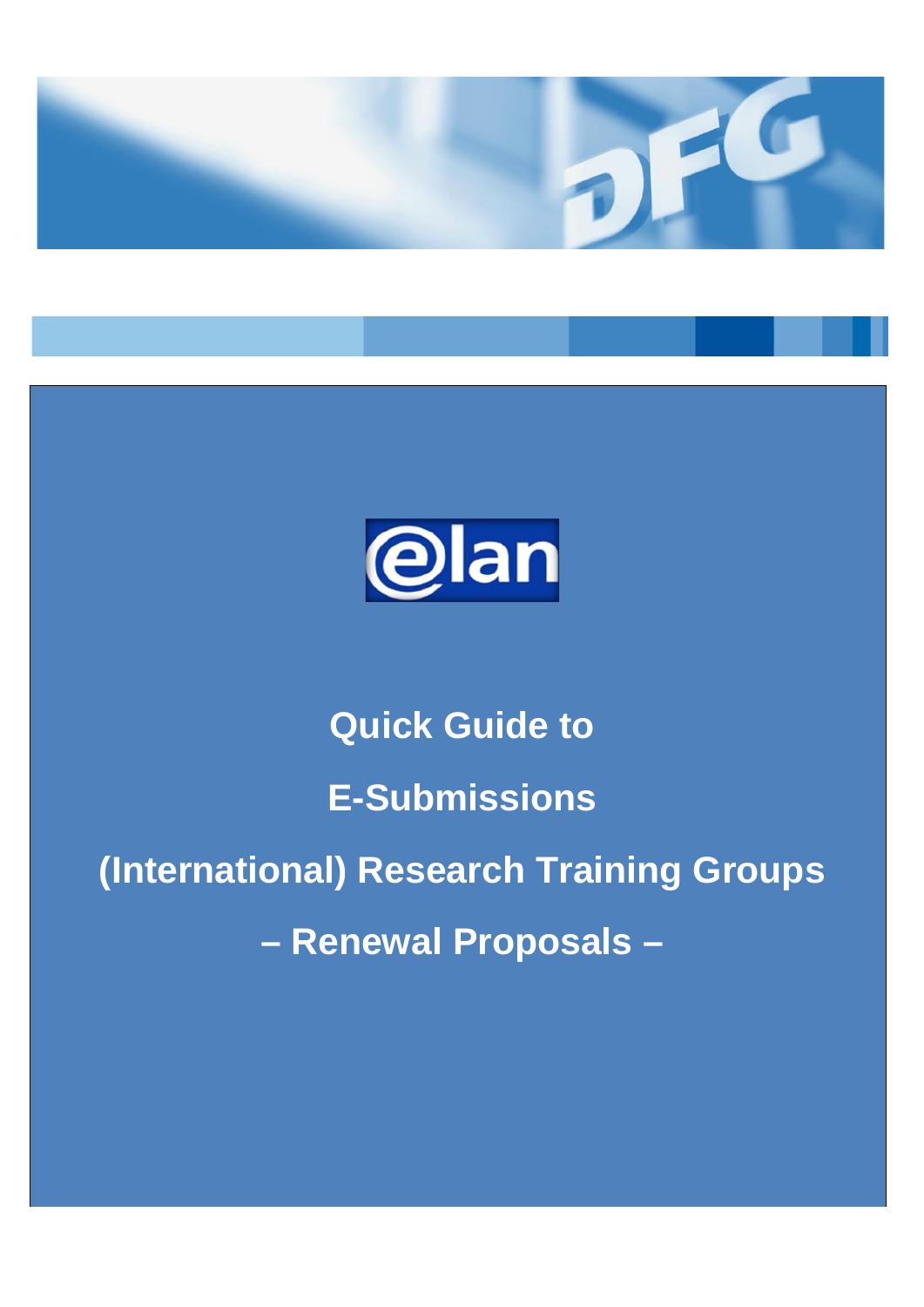# **Preparing for Electronic Proposal Submission**

## **BEFORE SUBMITTING A PROPOSAL**

Renewal proposals for (International) Research Training Groups are submitted by the **spokespersons** of the groups.

**If the spokesperson has changed since the establishment proposal, please inform the DFG Head Office so that the necessary steps can be taken in elan to enable the new spokesperson to submit a proposal.** 

#### **IMPORTANT INFORMATION FOR SUBMITTING PROPOSALS**

Detailed information on the Research Training Group Programme can be found in the programme guidelines under

## **[DFG form](http://www.dfg.de/formulare/50_07) 50.07**

and in the proposal preparation instructions under

#### **[DFG form 54.07](http://www.dfg.de/formulare/54_07)**

#### **REQUIRED DOCUMENTS**

To submit a renewal proposal for a Research Training Group or International Research Training Group, you will need at least the following documents:

- [Project description](https://www.dfg.de/formulare/53_61_elan)
- **[Progress report](http://www.dfg.de/formulare/54_08)**
- Biographical sketches of the participating researchers
- **For International Research Training Groups (IRTG) only:** Letter of intent of partner(s)

**The documents must be uploaded and submitted in PDF (without access restrictions on reading, copying or printing, maximum individual file size of 10 MB).**

A general introduction and guide to the elan portal can be found in the

[elan Flyer: Electronic Proposals](http://www.dfg.de/download/pdf/foerderung/antragstellung/elan/flyer_eant_en.pdf) and

[elan FAQ: Electronic Proposals.](http://www.dfg.de/download/pdf/foerderung/antragstellung/elan/faq_eant_en.pdf)

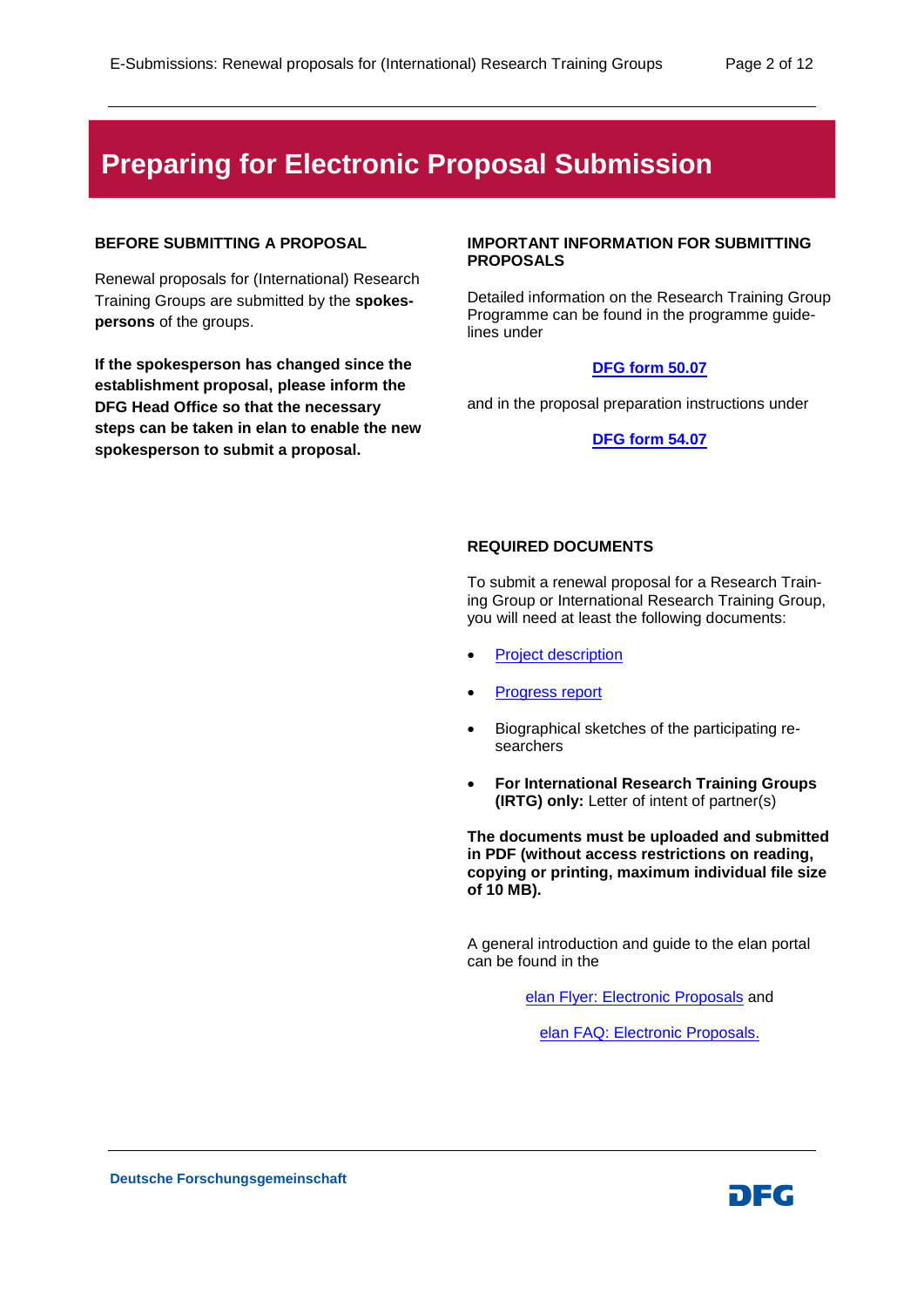# **Submitting Your Electronic Proposal via elan**

To submit a proposal, you first need to register in elan under [https://elan.dfg.de.](https://elan.dfg.de/) Following your registration, navigate to the electronic form under **Proposal Submission – Proposal Overview/Renewal Proposal – Your Current Projects** (title of the relevant establishment proposal) to submit your proposal.**.**

Use the **Continue** button to start completing the form.



# **Renewal Proposals (International) Research Training Groups**

Once you have selected the Research Training Group, click **Start online form** to begin the renewal proposal.

#### My Project GRKXXXX<sup>\*</sup>Title of your (International) Research Training Group<sup>\*</sup>

Select the appropriate form and use the prescribed templates. If the form you are looking for is not yet available, please submit your proposal as in the past. Additional information can be found at http://www.dfg.de/en/research\_funding/programmes/. If you have any questions, please contact Name Surname (Tel.: +49 (228) 885-XXXX).



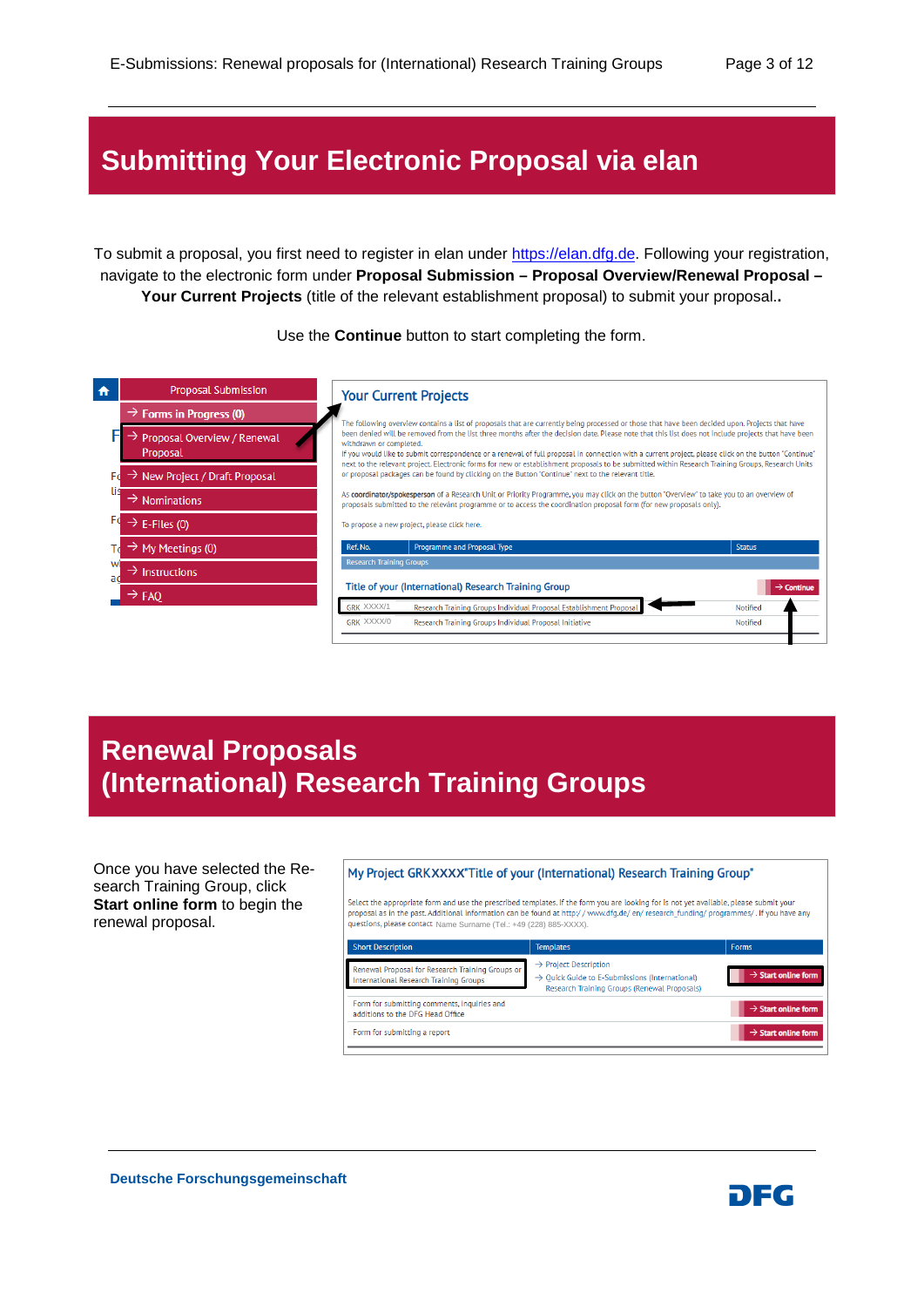After starting the online form, you will automatically be guided through the individual pages of the form.

Note that some fields are shown by default, such as the title and the subject classification from the establishment phase. These entries can be edited where necessary.

| <b>Programme</b><br><b>Information</b> |  |
|----------------------------------------|--|
| Proposal Data                          |  |
| <b>Applicant Universities</b>          |  |
| Spokesperson                           |  |
| Participating<br>Individuals           |  |
| Participating<br>Institutions          |  |
| Concluding<br>Information              |  |
| <b>Attach Documents</b>                |  |

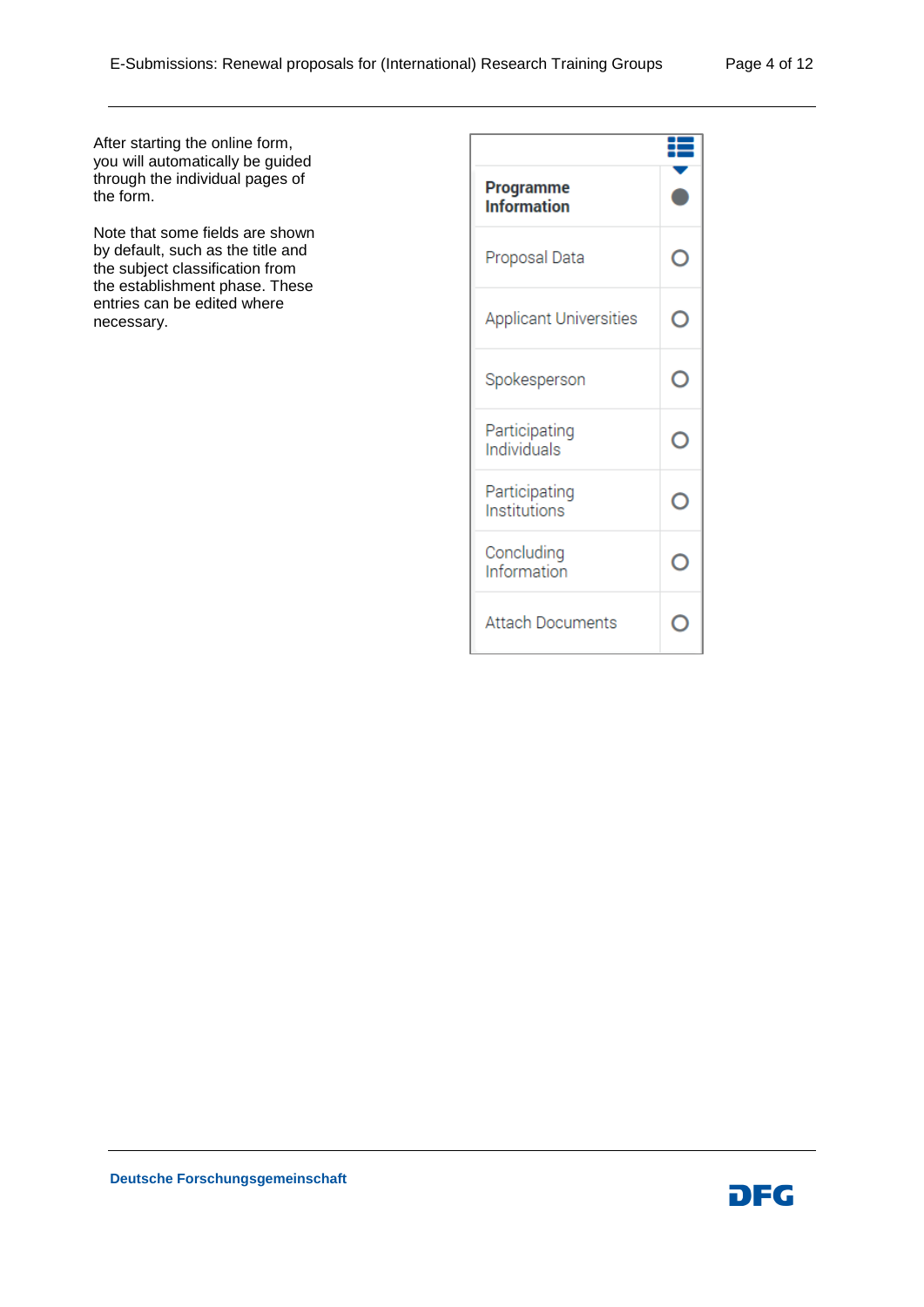#### **Please note the following with regard to the individual form pages:**

#### **a) Proposal Data:**

The start date and the period for which funding can be requested through a renewal proposal are determined by the duration of the establishment proposal and cannot be edited in the form.

| <b>Proposal Data</b>         |                                                                                             |
|------------------------------|---------------------------------------------------------------------------------------------|
| * required fields            |                                                                                             |
| (up to 300 characters each). | Enter the title of your research project in German and in English in the appropriate fields |
| Title (in German): *         | Titel Ihres (Internationalen) Graduiertenkollegs                                            |
|                              | 252 of 300 characters remaining                                                             |
| Title (in English): *        | Title of your (International) Research Training<br>Group                                    |
|                              | 247 of 300 characters remaining                                                             |
| Planned start date:          | 2026-04-01                                                                                  |
| Duration (in months):        |                                                                                             |

If you applied for an International Research Training Group in the establishment phase, this will be shown by default under **Supplemental Classification**. This entry may be edited where necessary.

#### **Supplemental Classification**

If you will be submitting a proposal for the International Research Training Group programme<br>variation, please select "International Research Training Group" here. 圙 International Research Training Group New row(s)

**Deutsche Forschungsgemeinschaft**

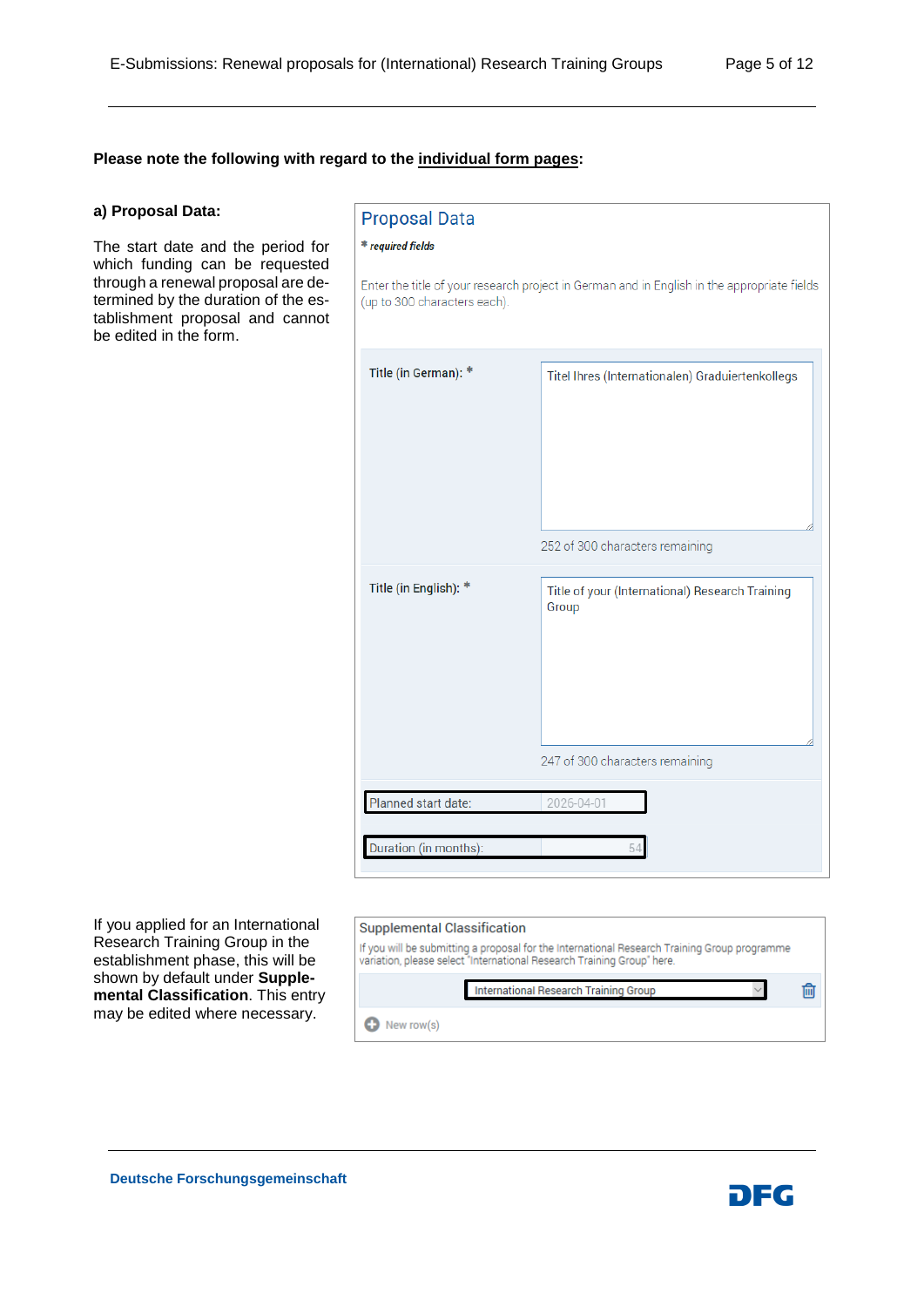#### **b) Applicant University/Universities**

The lead applicant university (responsible for the administration of funds) and any additional applicant institutions from the establishment phase are shown on the **Applicant University/Universities** page. These entries must be confirmed.

• Confirm the institutional entries via the **edit icon**  $\mathscr{I}$ .

Begin entering the requested funds by clicking the relevant button.

*Edit Funding for Staff Edit Fellowships Edit Other Project Funds*

## **Applicant University/Universities**

First, enter or confirm the lead applicant university that will administer the funds in the event of an award. Enter the requested funds under this university. If applicable, enter or confirm any additional applicant universities.

Other participating institutions can be entered or edited in a separate section.

Click the edit icon  $\mathcal I$  to confirm the applicant university/universities and enter your funding request.

#### Current entries.

| Lead applicant university:                                         | Funding amount: |                    |
|--------------------------------------------------------------------|-----------------|--------------------|
| <b>Applicant University</b>                                        |                 | $\rightarrow$<br>耐 |
| Additional applicant university/universities:                      |                 |                    |
| <b>Additional Applicant University</b>                             |                 |                    |
| <b>Add Applicant University/Universities</b>                       |                 |                    |
| If you would like to edit an entry, click the Edit Icon $\infty$ . |                 |                    |

**Requested Funds** 

Funding is tied to a specific fiscal year (which corresponds to a calendar year). Amounts should therefore be entered by fiscal year. Requests should be made under the following three categories: Funding for Staff, Fellowships and Other Project Funds

Funding items requested under the Research Training Group module are assigned to the three categories listed above. Funding requested under the Replacements and Temporary Substitutes for Clinicians modules apply to the Funding for Staff category, whereas the remaining modules should be entered under Other Project Funds.

Please justify the requested funding in your Project Description

Use the edit icon  $\bullet$  to enter amounts for each fiscal vear or to edit existing entries

When you have finished completing the section, click  $\rightarrow$  Continue.

The amounts shown are in euros

| Funding for Staff:          |            | <b>Edit Funding for Staff</b>   |            |            |            |     |
|-----------------------------|------------|---------------------------------|------------|------------|------------|-----|
| Summary                     | 2026/04-12 | 2027/01-12                      | 2028/01-12 | 2029/01-12 | 2030/01-09 | Sum |
|                             |            |                                 |            |            |            |     |
| Fellowships:                |            | <b>Edit Fellowships</b>         |            |            |            |     |
| Summary                     | 2026/04-12 | 2027/01-12                      | 2028/01-12 | 2029/01-12 | 2030/01-09 | Sum |
| <b>Other Project Funds:</b> |            | <b>Edit Other Project Funds</b> |            |            |            |     |
| Summary                     | 2026/04-12 | 2027/01-12                      | 2028/01-12 | 2029/01-12 | 2030/01-09 | Sum |

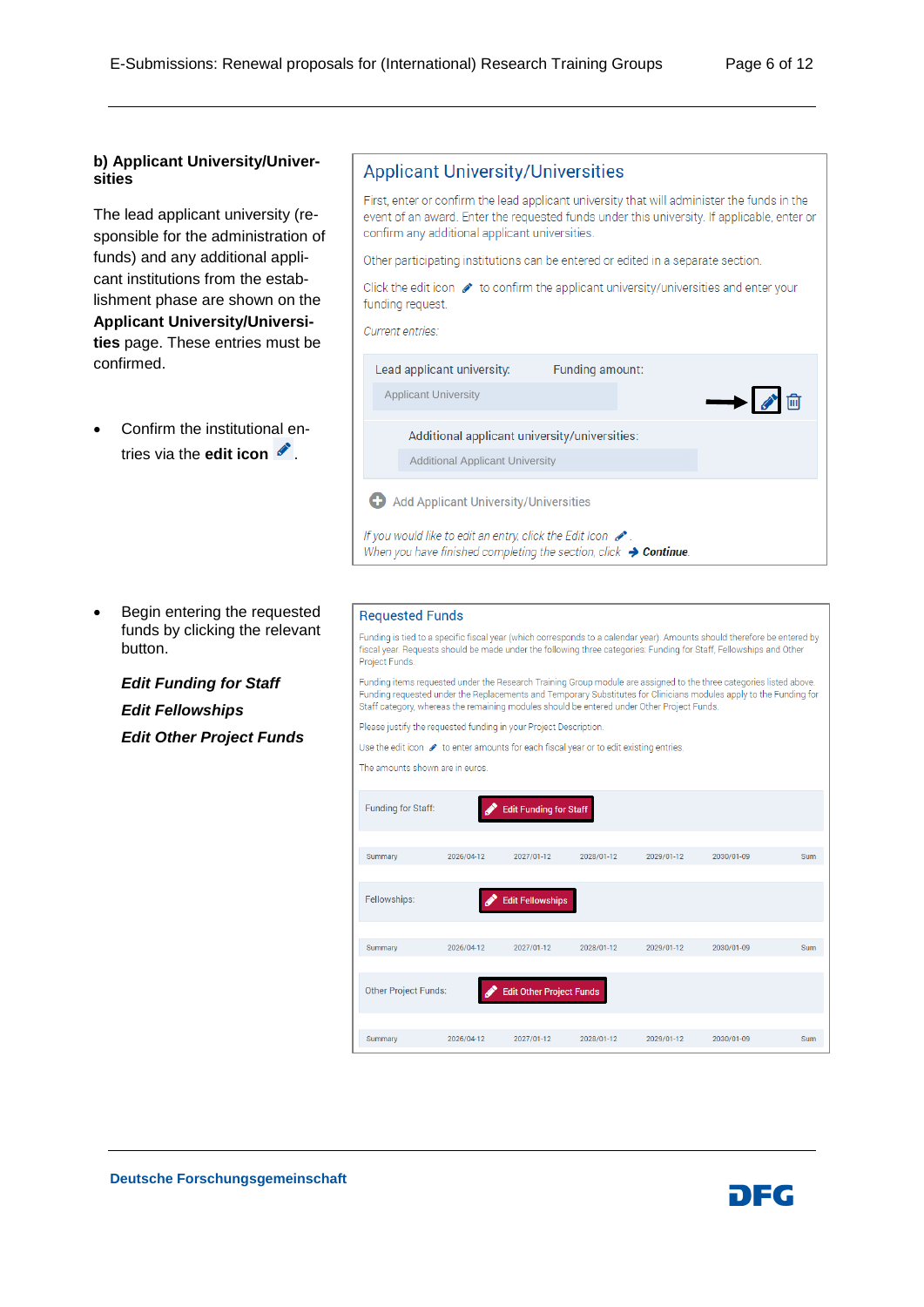Click on **New Row(s)** to begin entering the individual funding positions.

| Doctoral Researcher or Comparable         |                            |                       |                                |                    |                      |                      |                          |  |
|-------------------------------------------|----------------------------|-----------------------|--------------------------------|--------------------|----------------------|----------------------|--------------------------|--|
| Number <sup>*</sup>                       | Percentage<br>of full time | Start date            | Duration<br>in months $*$      | allocated          | 2026/04-12<br>Months | 2027/01-12<br>Months | 207 <sub>2</sub><br>Mor. |  |
| $\bullet$ New row(s)                      |                            |                       |                                |                    |                      |                      |                          |  |
| Postdoctoral Researcher or Comparable     |                            |                       |                                |                    |                      |                      |                          |  |
| Number *                                  | Percentage<br>of full time | Start date            | <b>Duration</b><br>in months * | allocated          | 2026/04-12<br>Months | 2027/01-12<br>Months | 207 <sub>2</sub><br>Mon. |  |
| New row(s)                                |                            |                       |                                |                    |                      |                      |                          |  |
| <b>Temporary Substitute for Clinician</b> |                            |                       |                                |                    |                      |                      |                          |  |
| Number <sup>*</sup>                       | Percentage<br>of full time | Start date            | Duration<br>in months *        | allocated          | 2026/04-12<br>Months | 2027/01-12<br>Months | 207 <sub>2</sub><br>Mon. |  |
| New row(s)                                |                            |                       |                                |                    |                      |                      |                          |  |
| <b>Support Staff</b>                      |                            |                       |                                |                    |                      |                      |                          |  |
| Total amount €                            | Start date                 | Duration<br>in months | allocated                      | 2026/04-12<br>Euro | 2027/01-12<br>Euro   | 2028/01-12<br>Euro   | $2\sqrt{25}$<br>Eu.      |  |
| $\bullet$ New row(s)                      |                            |                       |                                |                    |                      |                      |                          |  |
| <b>Replacement Funding</b>                |                            |                       |                                |                    |                      |                      |                          |  |
| Total amount €                            | Start date                 | Duration<br>in months | allocated                      | 2026/04-12<br>Euro | 2027/01-12<br>Euro   | 2028/01-12<br>Euro   | $2\sqrt{25}$<br>Eu.      |  |
| New row(s)                                |                            |                       |                                |                    |                      |                      |                          |  |

There are generally two ways of **entering** the requested funds:

#### **Option 1: Automatic allocation of funds:**

(Using the **allocated** option selected by default)

## **1. Staff and fellowship funding**

The staff positions and fellowships you request will be allocated automatically pro rata by fiscal year. Enter the number, percentage of full time (for positions), the start date and the duration. For staggered start dates or similar, use separate rows to enter differing start dates and duration.

**Requested Funds** (Entering your budget request)

**Option 1: Automatic allocation by fiscal year**



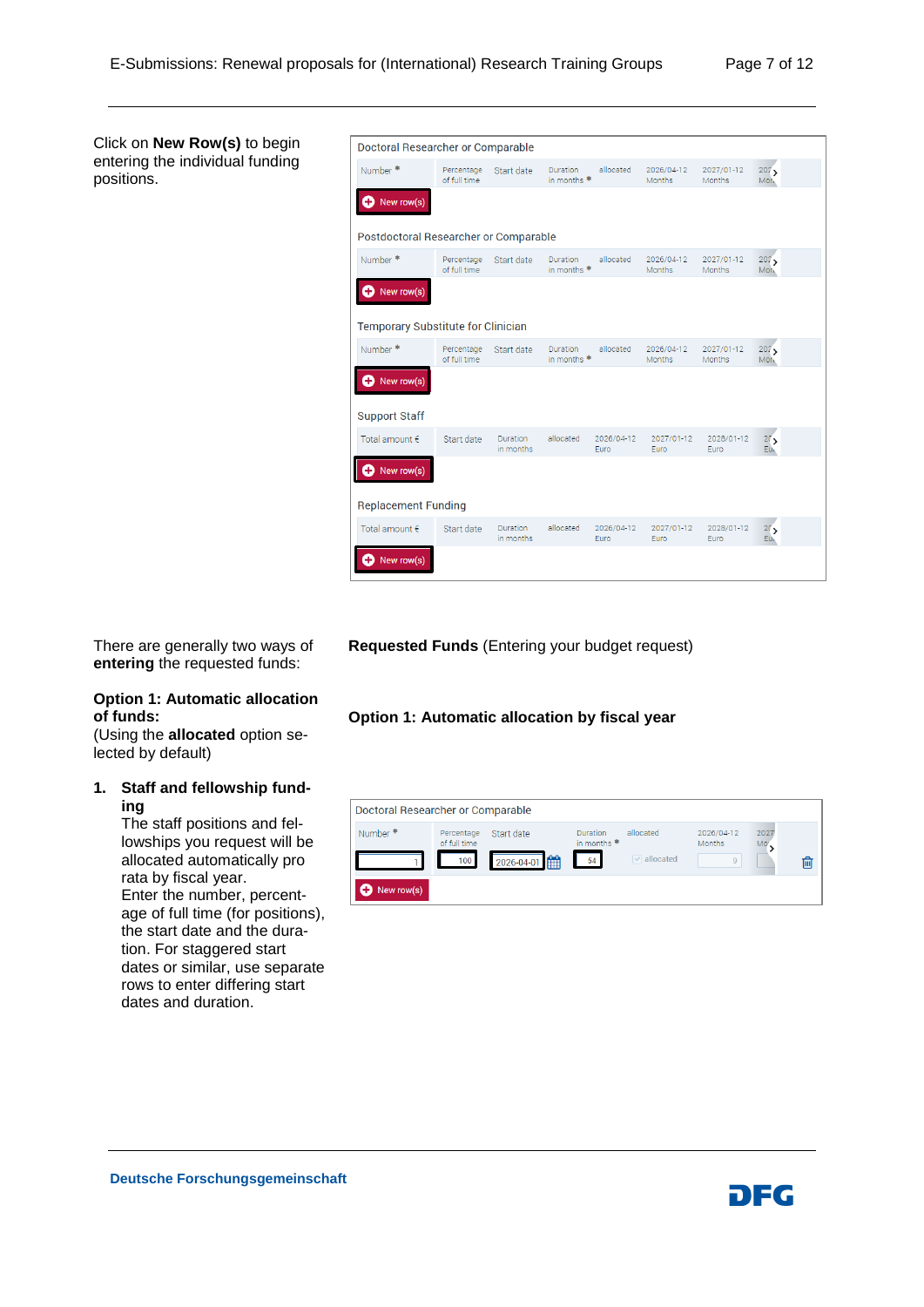## **2. Other funding items**

Enter other items in euros; these will also be allocated pro rata by fiscal year. Note that the allocation for these items can be edited (see Option 2).

| Start date<br>2026-04-01    | <b>Duration</b><br>in months<br>54 | allocated<br>$\triangleright$ allocated | 2026/04-12<br><b>Furo</b><br>9000 | 2027/01-12<br>Euro<br>12000 | 2028/0<br>Euro               | 圙 |
|-----------------------------|------------------------------------|-----------------------------------------|-----------------------------------|-----------------------------|------------------------------|---|
| <b>Coordination Funding</b> |                                    |                                         |                                   |                             |                              |   |
| Start date                  | Duration<br>in months              | allocated                               | 2026/04-12<br>Euro                | 2027/01-12<br>Euro          | 2028/07<br><b>Euro</b><br>١, |   |
|                             |                                    |                                         |                                   |                             |                              |   |

# **Option 2: Individual amounts by fiscal year**

## **Option 2: Individual input of differing amounts by fiscal year:**

(**Not** using the **allocated** option)

- 1. Deselect the **allocated** option.
- 2. Enter the individual amounts for each fiscal year (without separators).
- 3. Click on **>** to show more fiscal years.



## **Note:**

If you would like to use the automatic allocation option (**allocated**) *after* you have deselected it, please delete the relevant entry by clicking

on the  $\blacksquare$  button and start entering the requested funds again by clicking on *New row(s)*.

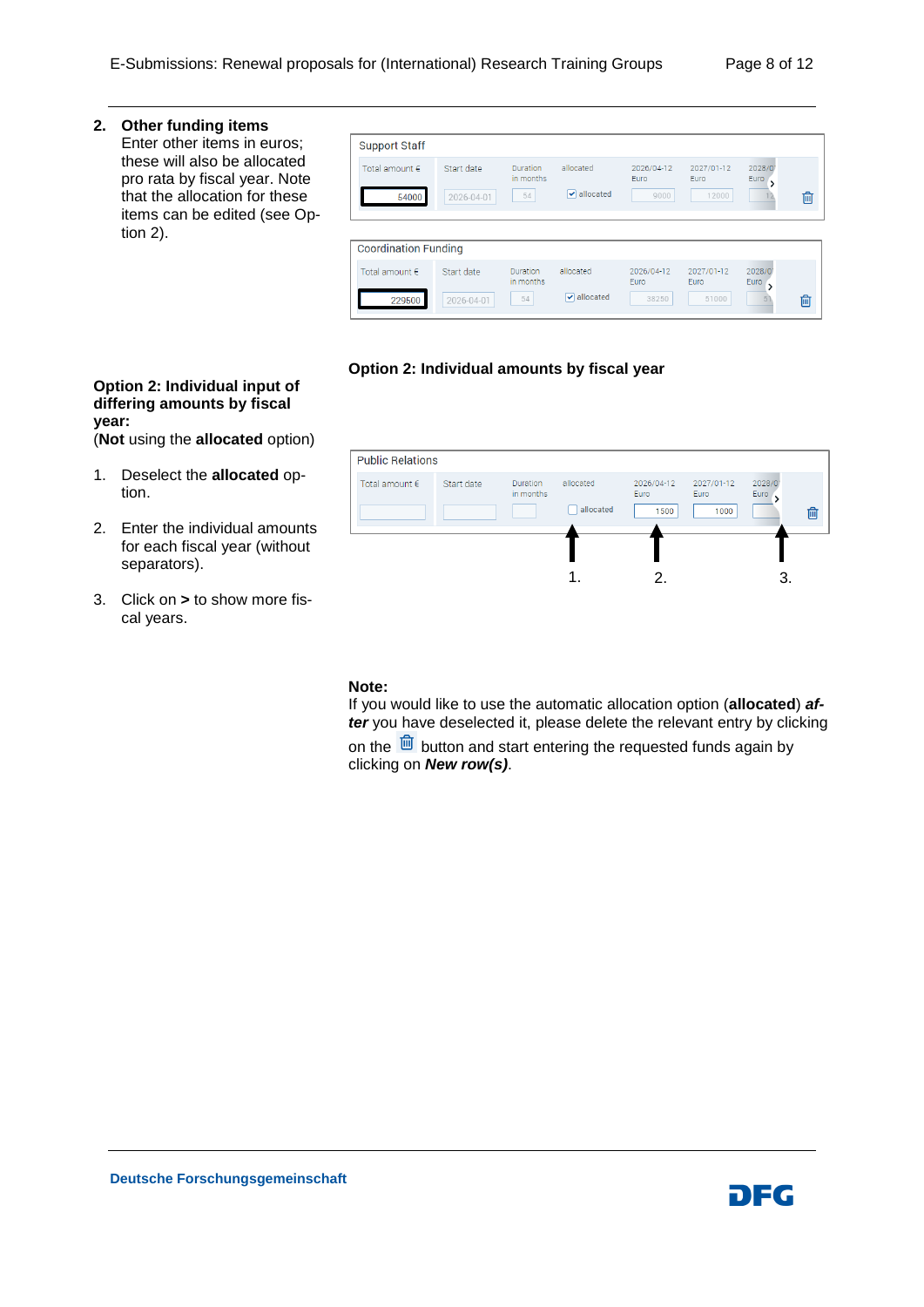Once you have reviewed and/or edited the applicant university/universities and entered your funding request, all applicant institutions and the total requested amount are shown in an overview.

# **Applicant University/Universities**

First, enter or confirm the lead applicant university that will administer the funds in the event of an award. Enter the requested funds under this university. If applicable, enter or confirm any additional applicant universities.

Other participating institutions can be entered or edited in a separate section.

Click the edit icon ◆ to confirm the applicant university/universities and enter your funding request.

Current entries:

| Lead applicant university:                    | Funding amount:     |   |
|-----------------------------------------------|---------------------|---|
| <b>Applicant University</b>                   | <b>Total Amount</b> | Ш |
| Additional applicant university/universities: |                     |   |
| <b>Additional Applicant University</b>        |                     |   |

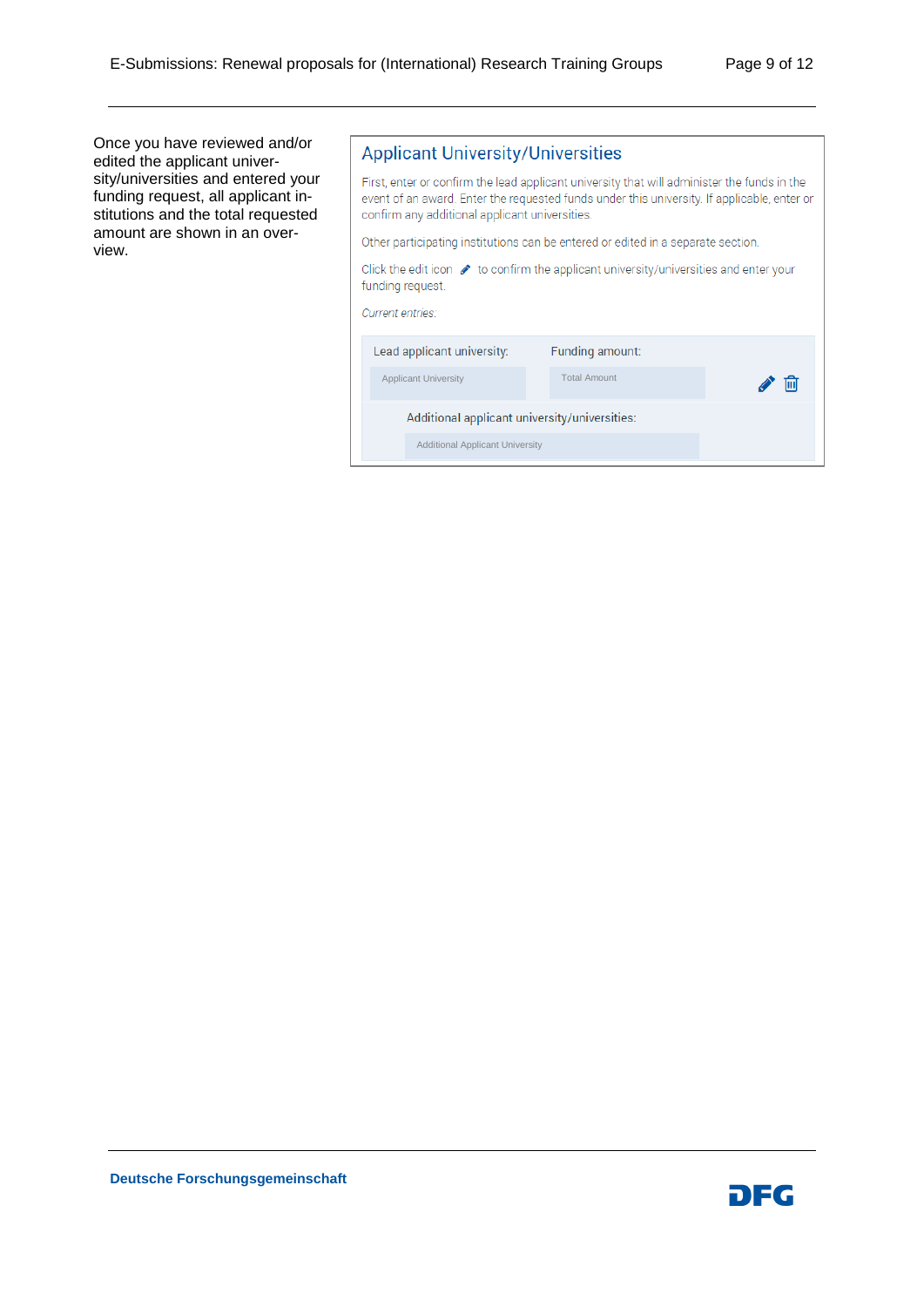#### **c) Spokesperson**

The information on the spokesperson entered during the establishment phase is shown by default. You will need to confirm or edit this information on the following pages.

#### Spokesperson

Please enter or confirm the requested information on the Spokesperson of the Research Training Group. Note: The Spokesperson must be registered in elan and have verified the relevant correspondence address Other researchers who are participating in the Research Training Group (including the Spokesperson at the foreign partner institution for International Research Training Groups) should be entered in the next section Current entries: Spokesperson: Name of the Spokesperson ╱ ⋒

# **d) Participating Individuals**

Entries made during the establishment phase regarding participating individuals are shown by default. Please review this information and edit and/or delete as necessary.

 $\triangle$  = Review and edit entry  $\frac{\hat{\mathbf{m}}}{\hat{\mathbf{m}}}$  = Delete entry

Use the **Add Participating Individuals** button to enter new persons.

To simplify the process of entering the additional participating individuals, you can use the e-mail address under which each person's elan account is stored (the elan account name). Please check that the correct research location is shown/selected for each individual.

#### **Participating Individuals**

Together with the spokesperson already entered, the Research Training Group is run by a small team of researchers. Please assign a role to each participating individual:

• Participating Researcher

#### **Only for International Research Training Groups**

For International Research Training Groups, the following roles are available for participating researchers from the foreign partner institution

- IRTG-Partner: Spokesperson
- IRTG-Partner: Participating Researcher

If funding is approved, the names of all individuals will be included in GEPRIS, the DFG's online project database www.dfg.de/gepris.

Current entries.

| Participating Individuals                   |  |
|---------------------------------------------|--|
| Name Participating Researcher               |  |
| Name Participating Researcher               |  |
| Name IRTG-Partner: Spokesperson             |  |
| Name IRTG-Partner: Participating Researcher |  |
| <b>Add Participating Individuals</b>        |  |

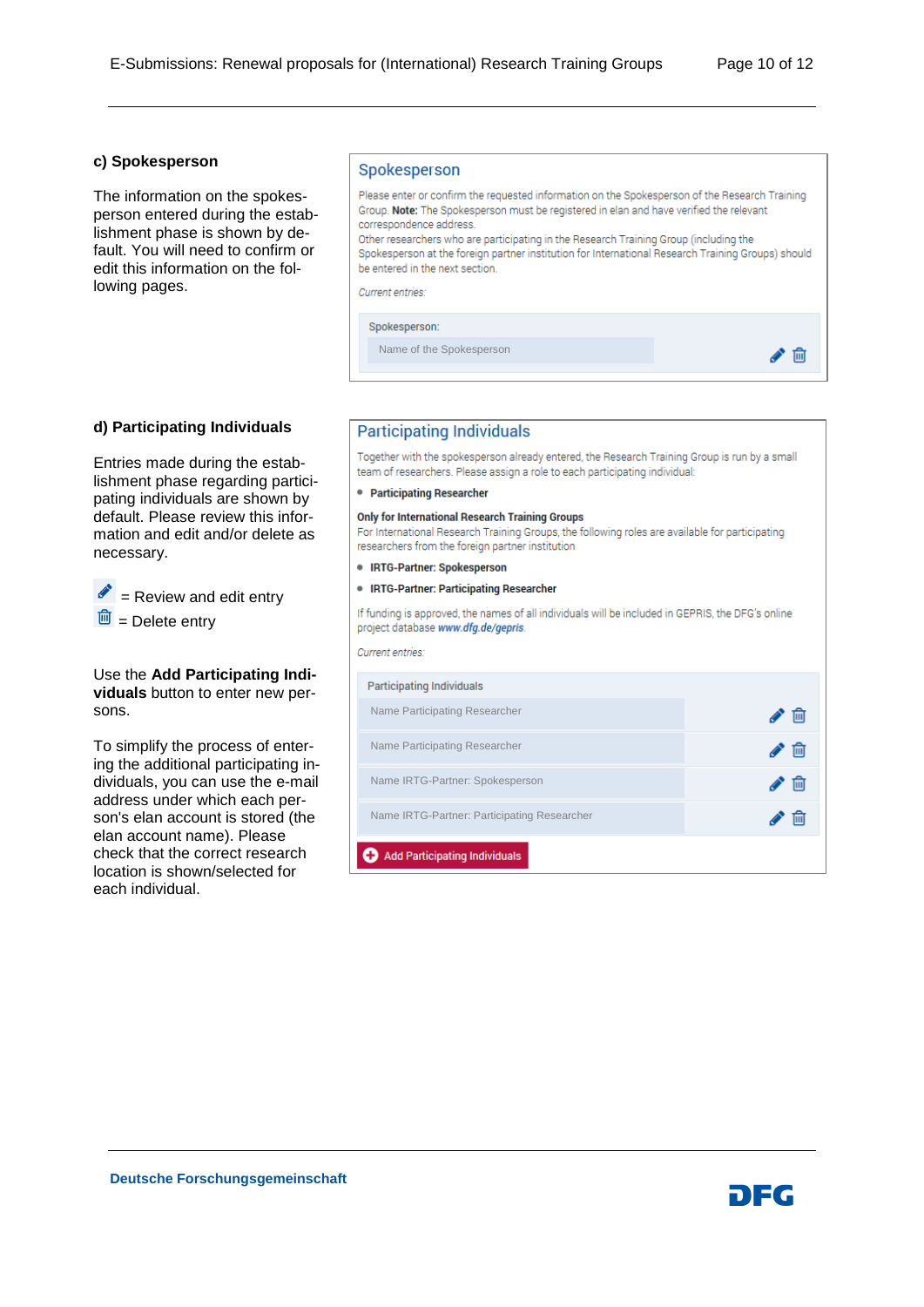#### **e) Participating Institutions**

Entries made during the establishment phase regarding other participating institutions (in addition to applicant universities) are shown by default. Please review this information and edit and/or delete as necessary.

#### **Participating Institutions**

If, in addition to the applicant universities, other institutions are playing a major role in the project, i.e. they are significantly contributing to the research and/or qualification programme, they can be entered here. If funding is approved, they will be published in GEPRIS www.dfg.de/gepris.

#### **International Research Training Groups:**

| Please also enter the foreign institutions that are involved in submitting this joint proposal (with the<br>role IRTG-Partner Institution). |    |
|---------------------------------------------------------------------------------------------------------------------------------------------|----|
| Current entries:                                                                                                                            |    |
| Participating Institution/s:                                                                                                                |    |
| Name IRTG-Partner Institution                                                                                                               | ŢШ |
| Name Participating Institution                                                                                                              | Įш |
| <b>Add Participating Institution</b>                                                                                                        |    |

#### **f) Attach Documents**

You can upload your documents to the elan portal via the **Attach Documents** page.

The following documents are required:

Project Description

Progress Report

Biographical Sketches

**For International Research Training Groups (IRTG) only:** Letter of intent of partner(s)